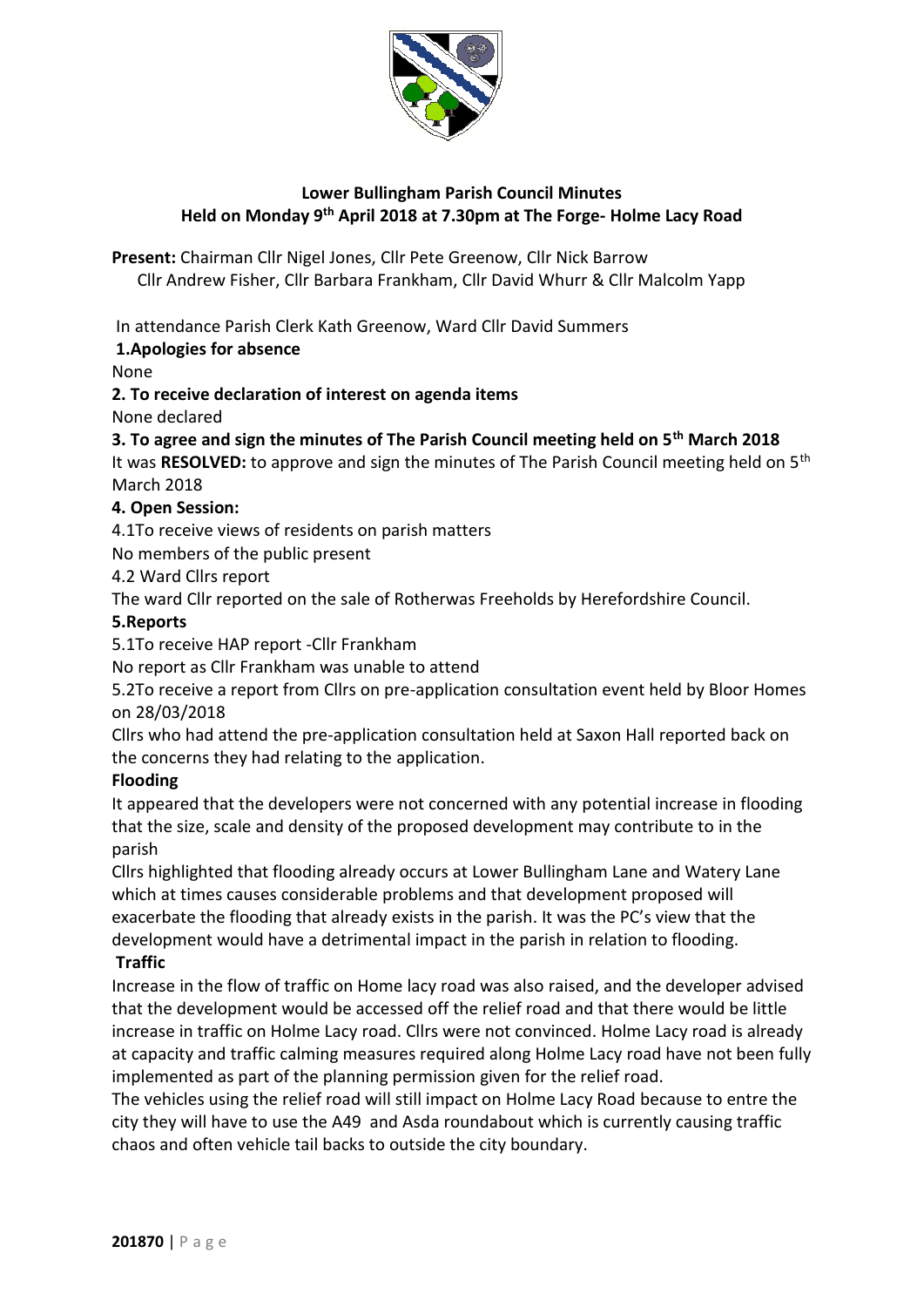## **Open Space**

The proposed open space was of concern to the PC as it was understood that a private management company would maintain this. The PC requested further information on the open space area.

In conclusion The Parish Council were not satisfied with the developer's response to the concerns raised. It appeared that they had reluctance to interact l with the PC further on the matters raised or to engage with the PC on the community facilities that would be included as part of the development.

The Parish Council have an adopted NDP and the development must comply not only with core strategy policies, but the Lower Bullingham NDP policies.

### **6.Membership**

6.1To consider membership to Parish Online

It was **RESOLVED**: to subscribe to Parish Online for 1 year at a cost of £100.00 +vat

### **7. Lengthsman**

7.1To identify work to be carried out by Lengthsman

Work identified for the Lengthsman as to attend to gullies along Watery Lane, and if drains are blocked that these are reported to Balfour Beatty requesting that they attend to clearing them.

#### **8.Footpaths**

8.1 To identify P3 work to be carried out by Lengthsman

No further work identified at present

### **9. Highways Issues**

9.1To consider road issues for reporting to Balfour Beatty

The area near the caravan park along from Ikey Morris's has had a considerable amount of flood water hanging on the road, which needs attending to.

Clerk to report to Balfour Beatty steward Maynard Smith

#### **10. Finance**

10.1To note bank balance

Bank Balance noted as:

Main Account £60,619.89

Community Projects account £5072.70

10.2 To consider payments to:

It was **RESOLVED:** to pay the following invoices

The Forge -Hire of Room £60.00+ vat

A4 Office Products Ltd £57.45+vat

Glasdon -Grit Bins £752.68+vat

10.3To note update of PC insurance to include 4 grit bins recently purchased

It was noted that the 4 grit bins recently purchased had been added to the insurance cover

10.4To note payment to HMRC PAYE Month 12 £12.00

Noted

10.5To consider quote for printing of10 copies of LBPCNDP

It was **RESOLVED**: to agree the quote from impact print for printing 10 NDP brochures at a cost of £83.00+vat

10.6To consider updating Parish Council's asset register

It was **RESOLVED:** to update the asset register for 2017/18